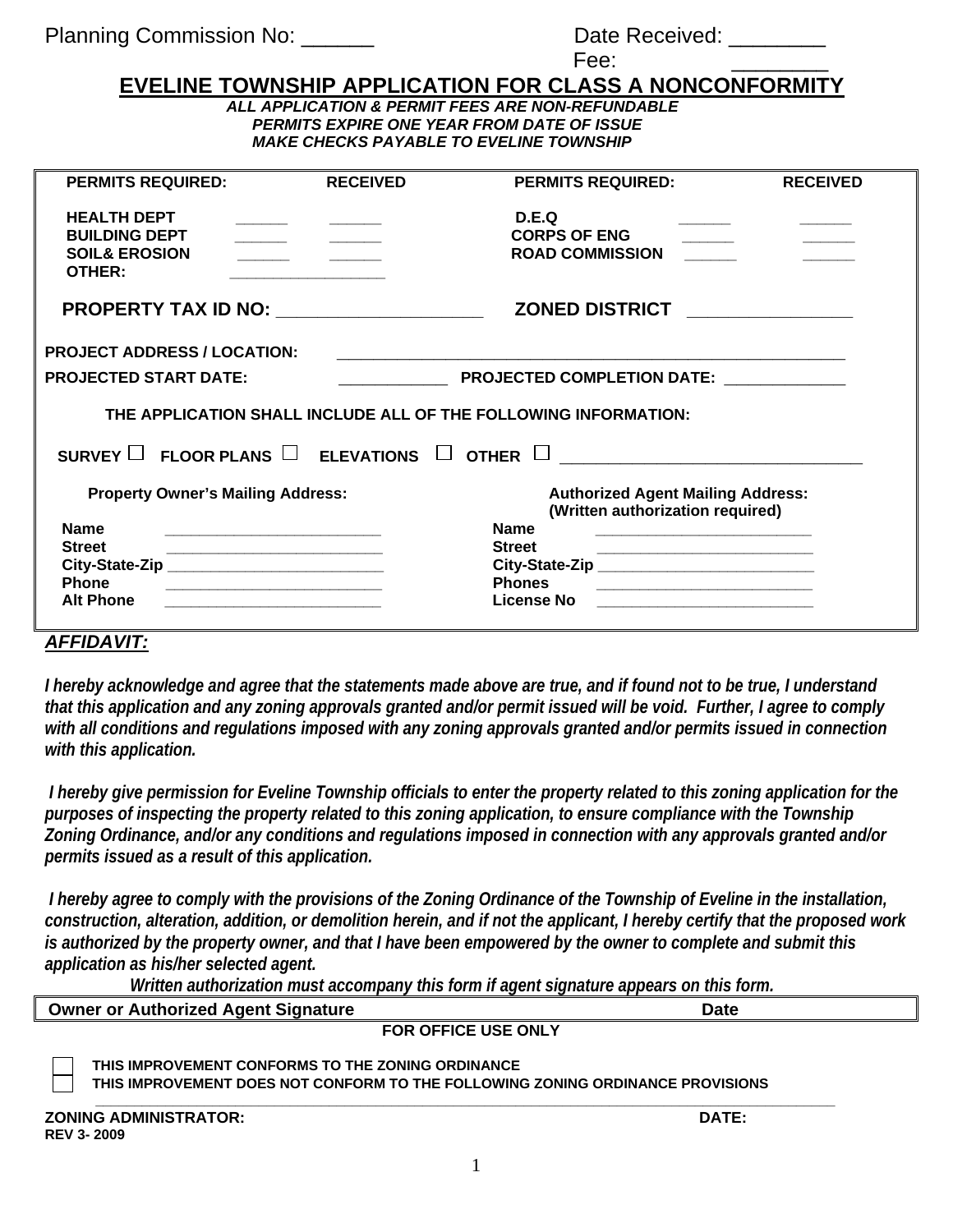## **EVELINE TOWNSHIP**

## **Information to be included with an application for a Class A Nonconformity**

The Applicant shall submit seven (7) copies of the following information to the Zoning Administrator.

- I. A fully completed application form.
- II. The legal description of the property involved. (You may simply attach a copy of your deed or land contract.)
- III. The names and addresses of other people or legal entities who have an interest in your property. These typically include the bank or other financial institution where you have your mortgage or the seller on your land contract.
- IV. Answers to the following questions. (NOTE: It is not sufficient to answer the questions "yes" or "no." You must provide specific reasons to support your answers. Please attach additional sheets, if necessary, to provide detailed answers.)
- V.
- A. Was the nonconforming use, building, or structure for which you seek a Class A designation lawful at the time of its inception?

B. Will the continuation of the nonconforming use, building, or structure for which you seek a Class A designation significantly and adversely affect surrounding properties or depress property values in the immediate area?

\_\_\_\_\_\_\_\_\_\_\_\_\_\_\_\_\_\_\_\_\_\_\_\_\_\_\_\_\_\_\_\_\_\_\_\_\_\_\_\_\_\_\_\_\_\_\_\_\_\_\_\_\_\_\_\_\_\_\_\_\_\_\_\_\_\_\_\_\_\_\_\_

\_\_\_\_\_\_\_\_\_\_\_\_\_\_\_\_\_\_\_\_\_\_\_\_\_\_\_\_\_\_\_\_\_\_\_\_\_\_\_\_\_\_\_\_\_\_\_\_\_\_\_\_\_\_\_\_\_\_\_\_\_\_\_\_\_\_\_\_\_\_\_\_ \_\_\_\_\_\_\_\_\_\_\_\_\_\_\_\_\_\_\_\_\_\_\_\_\_\_\_\_\_\_\_\_\_\_\_\_\_\_\_\_\_\_\_\_\_\_\_\_\_\_\_\_\_\_\_\_\_\_\_\_\_\_\_\_\_\_\_\_\_\_\_\_ \_\_\_\_\_\_\_\_\_\_\_\_\_\_\_\_\_\_\_\_\_\_\_\_\_\_\_\_\_\_\_\_\_\_\_\_\_\_\_\_\_\_\_\_\_\_\_\_\_\_\_\_\_\_\_\_\_\_\_\_\_\_\_\_\_\_\_\_\_\_\_

\_\_\_\_\_\_\_\_\_\_\_\_\_\_\_\_\_\_\_\_\_\_\_\_\_\_\_\_\_\_\_\_\_\_\_\_\_\_\_\_\_\_\_\_\_\_\_\_\_\_\_\_\_\_\_\_\_\_\_\_\_\_\_\_\_\_\_\_\_\_\_\_ \_\_\_\_\_\_\_\_\_\_\_\_\_\_\_\_\_\_\_\_\_\_\_\_\_\_\_\_\_\_\_\_\_\_\_\_\_\_\_\_\_\_\_\_\_\_\_\_\_\_\_\_\_\_\_\_\_\_\_\_\_\_\_\_\_\_\_\_\_\_\_\_ \_\_\_\_\_\_\_\_\_\_\_\_\_\_\_\_\_\_\_\_\_\_\_\_\_\_\_\_\_\_\_\_\_\_\_\_\_\_\_\_\_\_\_\_\_\_\_\_\_\_\_\_\_\_\_\_\_\_\_\_\_\_\_\_\_\_\_\_\_\_\_\_ \_\_\_\_\_\_\_\_\_\_\_\_\_\_\_\_\_\_\_\_\_\_\_\_\_\_\_\_\_\_\_\_\_\_\_\_\_\_\_\_\_\_\_\_\_\_\_\_\_\_\_\_\_\_\_\_\_\_\_\_\_\_\_\_\_\_\_\_\_\_\_\_